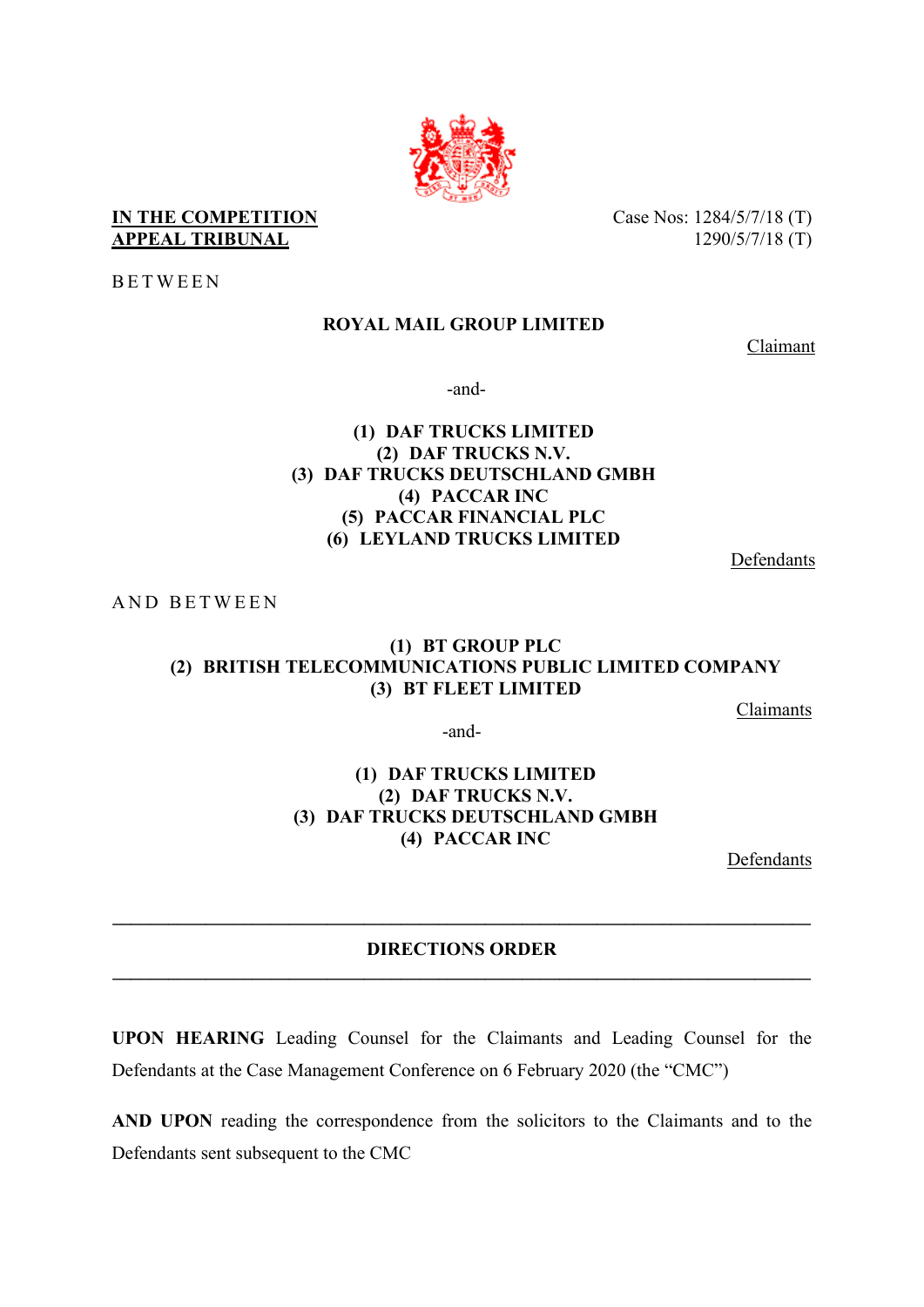**AND UPON** the following definitions applying for the purposes of this Order:

**"Other Trucks Claims"** means Case 1284/5/7/18 (T), 1290/5/7/18 (T), Case 1291/5/7/18/(T) Case 1292/5/7/18(T), Case 1293/5/7/18(T), Case 1294/5/7/18(T) and Case 1295/5/7/18 (T);

**"Confidentiality Ring Order"** means the Order of Mr Justice Roth dated 12 June 2019 (which replaced the Confidentiality Ring Order dated 18 December 2018, which in turn replaced the Confidentiality Ring Order dated 31 July 2018);

**"DAF"** means the Defendants; and

**"Relevant Disclosure"** means the documents disclosed by:

- (a) the Defendants in these Proceedings (or any of them) to the Claimants in these Proceedings (or any of them); or
- (b) the defendants in the Other Trucks Claims (or any of them) to the claimant or claimants in those respective claims,

save for documents which formed part of the European Commission's administrative file relating to its investigation in Case AT.39824 — Trucks which have been disclosed in either these Proceedings or the Other Trucks Claims.

#### **IT IS ORDERED THAT:**

#### **Identification of Common Disclosure**

- 1. DAF shall identify which of the Relevant Disclosure that has already been disclosed by DAF to the Claimants, has also been disclosed by DAF to:
	- (a) all of the claimants in the Other Trucks Claims, by 4pm on 23 March 2020; and, save where identified by (a),
	- (b) any individual claimant or claimants in the Other Trucks Claims, by 4pm on 2 April 2020. In so doing, DAF shall identify which individual claimants have received which Relevant Disclosure.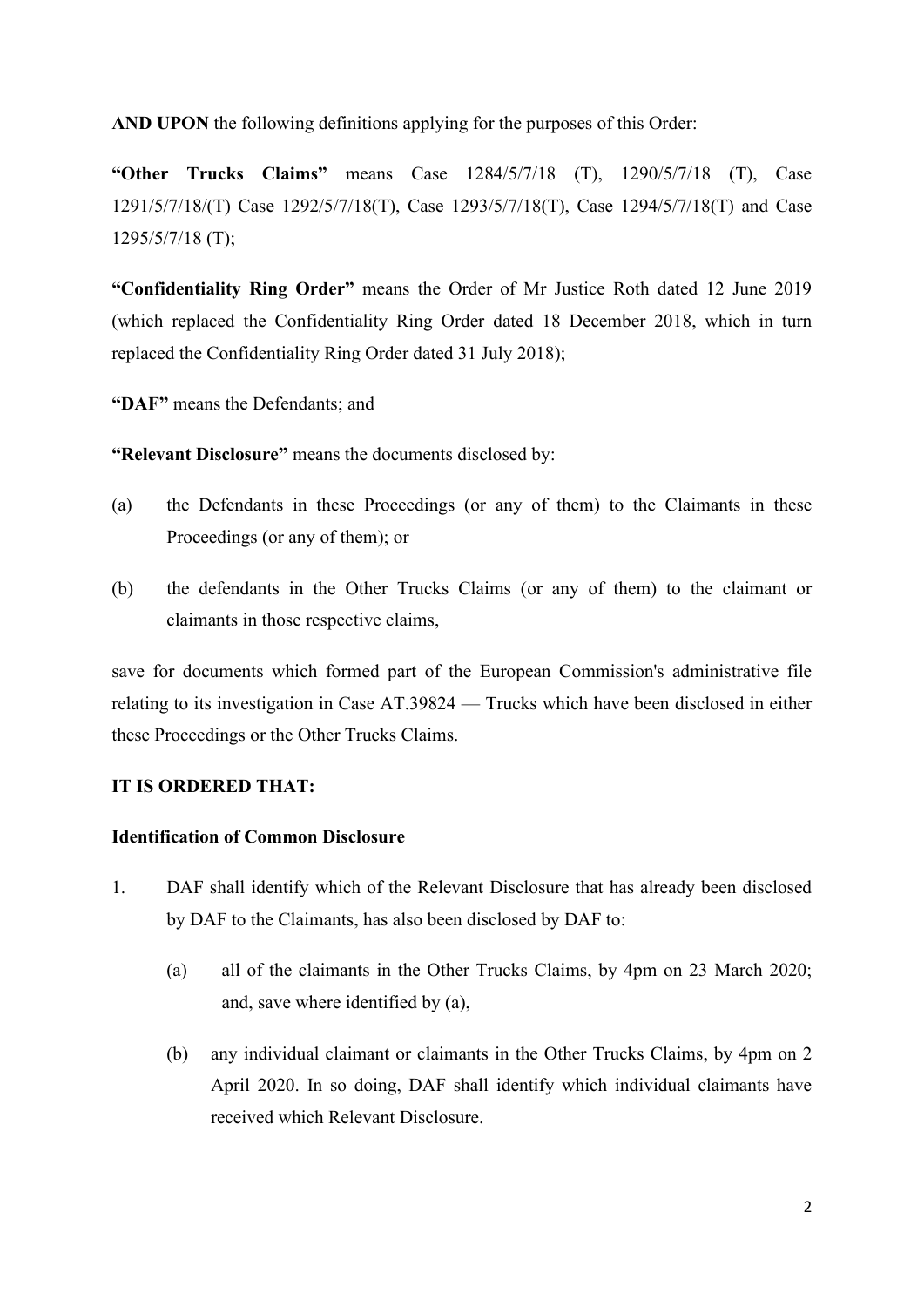- 2. In respect of all Relevant Disclosure that is provided by DAF after the date of this Order, DAF shall, when giving the disclosure, and on a best endeavours basis, inform the Claimants:
	- (a) whether the disclosure is also being or has been disclosed by DAF to one or more claimants in the Other Trucks Claims and the identity of that/those claimant(s); and
	- (b) if so, whether or not the disclosure referred to in paragraph  $2(a)$  is being or has been designated as Confidential Information.
- 3. The terms of the Confidentiality Ring Orders shall be amended so that the Claimants' Economic Expert (as shall be defined in the amended Confidentiality Ring Orders) may discuss with the Economic Experts of any of the claimants in the Other Trucks Claims any Relevant Disclosure designated as Confidential Information which has been identified by the disclosing party, pursuant to this Order, as having been disclosed to both the Claimants and to the claimant or claimants in the Other Trucks Claims.
- 4. The Claimants' Economic Expert (as shall be defined in the amended Confidentiality Ring Orders) may discuss with the Economic Experts of any of the claimants in the Other Trucks Claims any Relevant Disclosure that has not been designated as Confidential Information and which has been identified by the disclosing party, pursuant to this Order, as having been disclosed to both the Claimants and to the claimant or claimants in the Other Trucks Claims.

#### **Other matters**

- 5. A further Case Management Conference shall be listed for two days in July 2020.
- 6. The parties may agree to extend any time period to which the Trucks Claims may be subject for a period or periods of up to 35 days in total without reference to the Tribunal, provided that this does not affect the date given for any case or costs management conference or pre-trial review or the date of the trial. The parties shall notify the Tribunal in writing of the expiry date of any such extension.